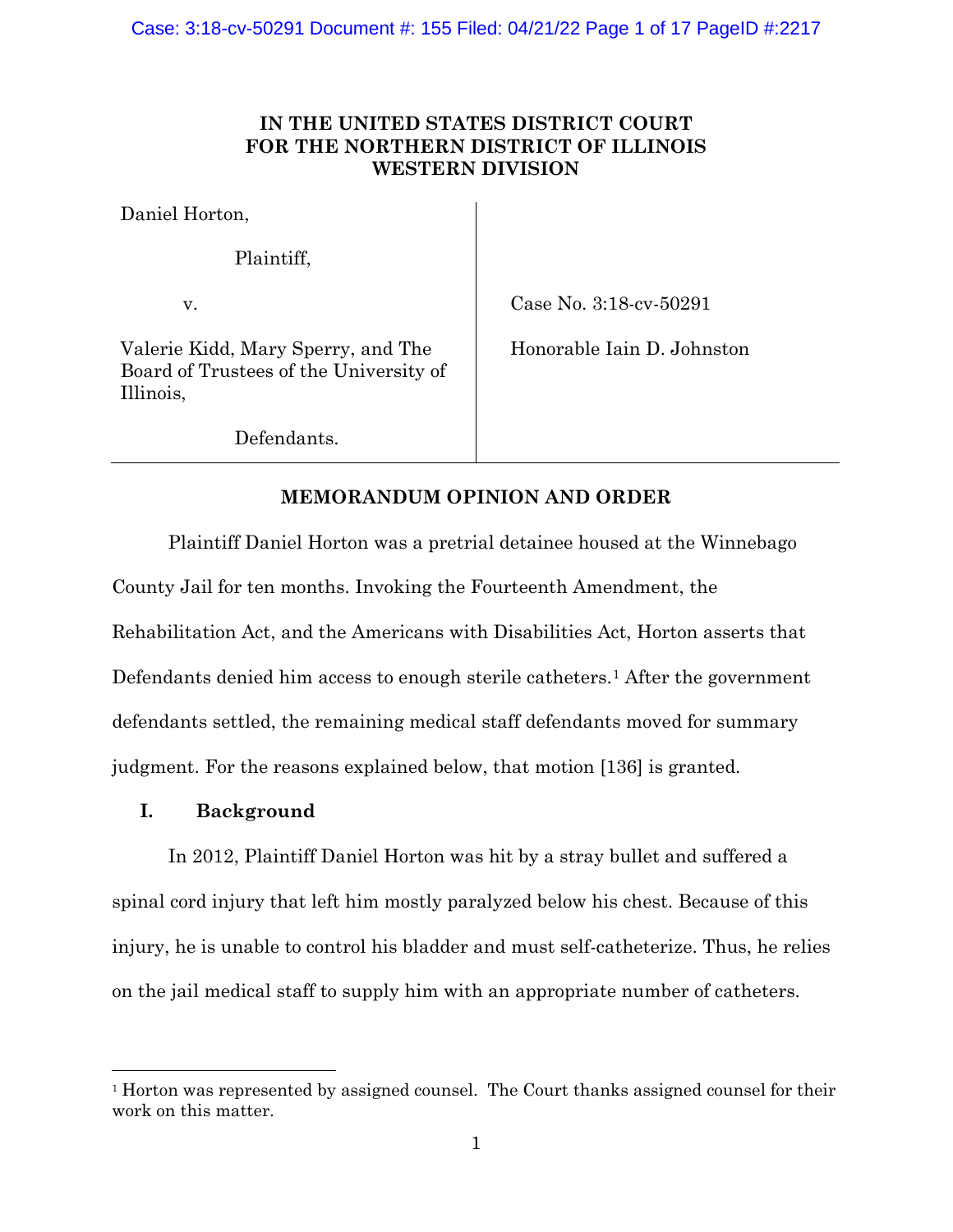#### Case: 3:18-cv-50291 Document #: 155 Filed: 04/21/22 Page 2 of 17 PageID #:2218

This has led to prior lawsuits, which resulted in settlements. This action deals exclusively with Horton's pretrial incarceration at the Winnebago County Jail ("the jail") for ten months beginning July 2, 2018, until he was transferred to the Illinois Department of Corrections on April 26, 2019. Dkt. 108, ¶ 3. During that time, Horton was held in the Medical Unit Pod. Medical services at the jail are provided through a contract with the University of Illinois College of Medicine-Rockford. The Board of Trustees of the University of Illinois is the legal entity responsible for the College of Medicine, so it is the named defendant in this suit. Other than the Board of Trustees, Horton also sues two of its employees, nurses Mary Sperry and Valerie Kidd (formerly known as Valerie Lewis).

Horton contends that the nursing staff failed to provide him with enough single-use catheters. The parties agree that Horton's injury left him unable to urinate normally or control his bladder. They agree that he needed to catheterize himself frequently, and that sometimes he accidentally urinated himself. Horton claimed he used eight or nine catheters per day, and that he was not permitted to keep a stash of catheters in his cell.2 Instead, the nurses gave the correctional officers a supply of catheters to give to Horton when he needed them. Captain Timothy Owens testified that he told his staff to keep five catheters in the officers' desk in the medical housing unit. Because the officers' station is open and Horton's

<sup>2</sup> Though he was apparently not permitted to keep a full supply in his cell, the evidence suggests he was sometimes given multiple catheters. *E.g.*, Dkt. 140-5, at 4 (noting that the officer gave Horton two catheters); *id.* at 6 (noting that the officer gave Horton three catheters); *id.* at 10 ("I gave Inmate Daniel Horton 3 catheters, which leaves him with 2 left in the drawer."); *id.* at 25 ("During medpass, the nurse gave Horton 7 catheters.").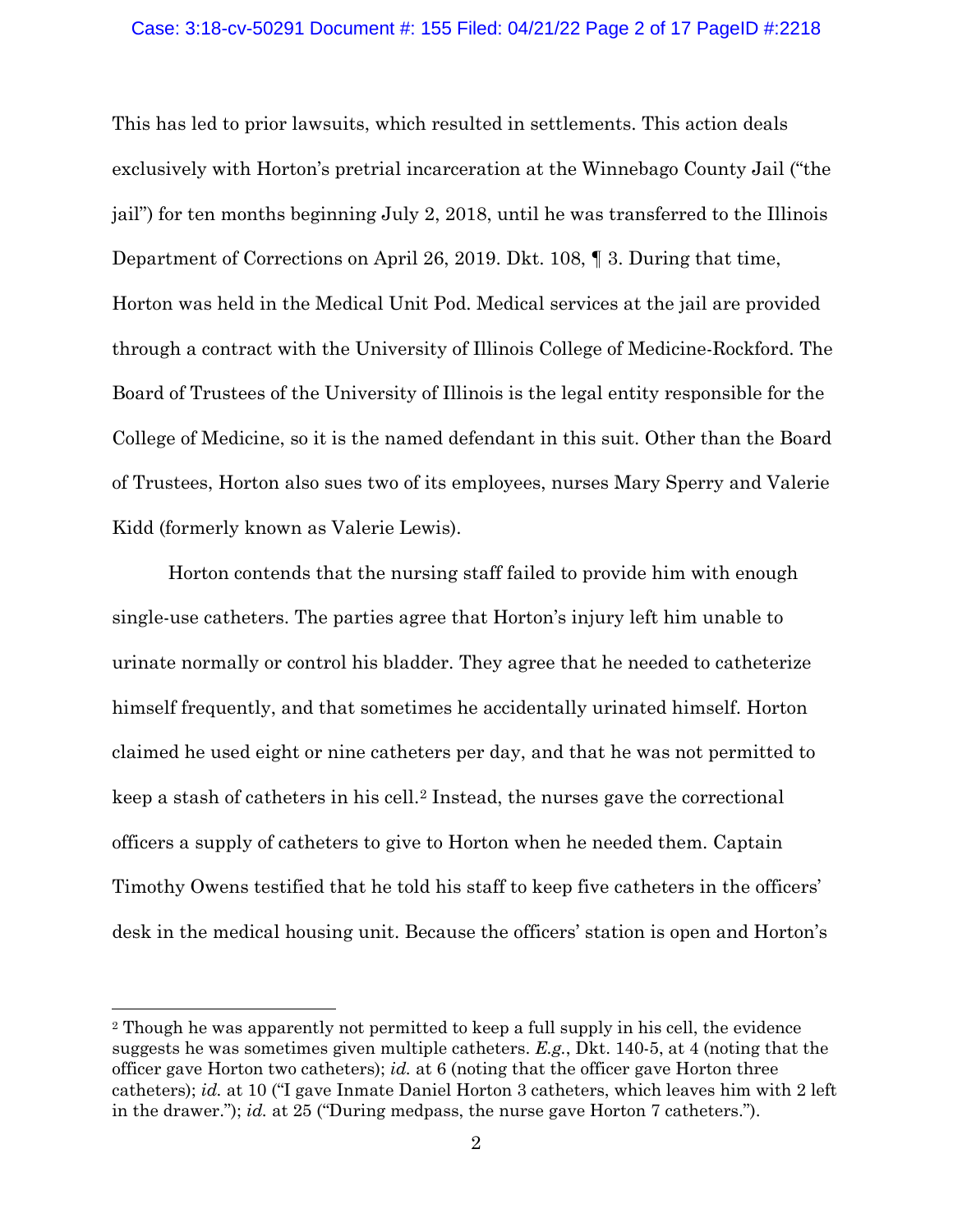#### Case: 3:18-cv-50291 Document #: 155 Filed: 04/21/22 Page 3 of 17 PageID #:2219

cell was only twenty feet away, Horton could shout and an officer would be able to hear him and respond. Although the officers kept the supply of catheters, Horton was expected to ask the nurses for more when his supply ran low. He asserts that he was often forced to go without new catheters because requests were not filled quickly enough by the nurses, and so he occasionally had to reuse old catheters.

Though Horton had seen Dr. Kenton Lee regarding his need to use catheters, no doctor's orders existed to regulate the number of catheters he was allowed to use each day. That decision was left up to each individual nurse. Rather than providing Horton with a set number each day, the nurses would bring him new catheters when he filed a request. Horton was expected to file a medical request himself when he needed new catheters, ask an officer to call the medical staff, or merely ask the nurses for additional catheters when they were in the pod during medical pass. To track the number of catheters that were issued to Horton, the medical staff created a catheter log, which documented the number of catheters checked out to either Horton or the officers in his Pod, who were responsible for providing the catheters to Horton when he needed them.

Dr. Lee believed that patients should not use more than four to six catheters each day, otherwise the patient may experience trauma to the urethra and urinary tract infections.3 Thus, Dr. Lee believed that overuse beyond the four-to-six range was not an appropriate solution to Horton's needs. Nevertheless, Horton told Dr. Lee that he needed to use a catheter every two to three hours. Horton would also

<sup>&</sup>lt;sup>3</sup> This is sometimes referred to as one catheter every four to six hours, instead of four to six each day. The math is the same either way.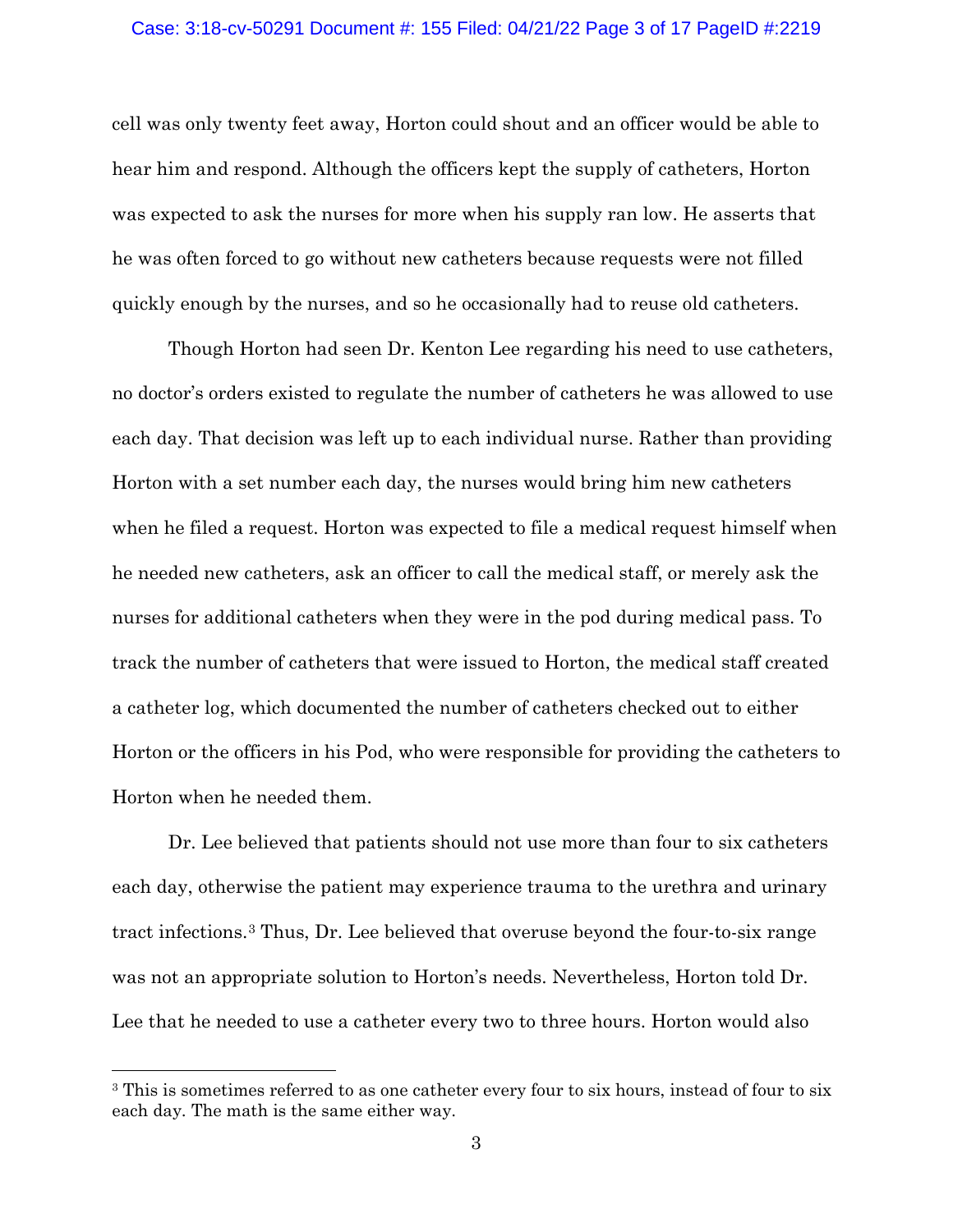#### Case: 3:18-cv-50291 Document #: 155 Filed: 04/21/22 Page 4 of 17 PageID #:2220

wet himself after using a catheter, which Dr. Lee believed was a sign of bladder spasms. He diagnosed Horton with a neurogenic bladder with spasms and offered to prescribe an anticholinergic drug, which Horton declined.4 Dr. Lee believed the spasms were causing Horton's increased catheter usage, so he referred Horton to a specialist. Notwithstanding the referral, Dr. Lee's diagnosis remained the same. On November 2, 2018, Dr. Lee recommended that Horton use a Foley indwelling catheter, which stays in place much longer and uses a bag. Dr. Lee had already suggested this treatment once before. Horton repeatedly declined to use the Foley catheter, even though Dr. Lee believed it provided a reasonable solution to prevent catheter overuse and Horton's accidental wettings.

Since filing this case, Horton and the government defendants settled. Thus, nurses Valerie Kidd and Mary Sperry, as well as the Board of Trustees of the University of Illinois, are the only remaining defendants. In Count II, Horton brings a claim against the two nurses in their individual capacities for purportedly failing to provide him with constitutionally adequate medical care. In Count IV, Horton brings a claim against the Board to Trustees under the Americans with Disabilities Act and the Rehabilitation Act. These three defendants now move for summary judgment.

## **II. Analysis**

On summary judgment, the movant has the burden of showing that "no genuine dispute as to any material fact" exists and that it is "entitled to judgment

<sup>4</sup> Anticholinergic drugs "can help reduce the incontinence by reducing the bladder spasms and the urgency of the sensation to urinate." Dkt. 146, ¶ 62.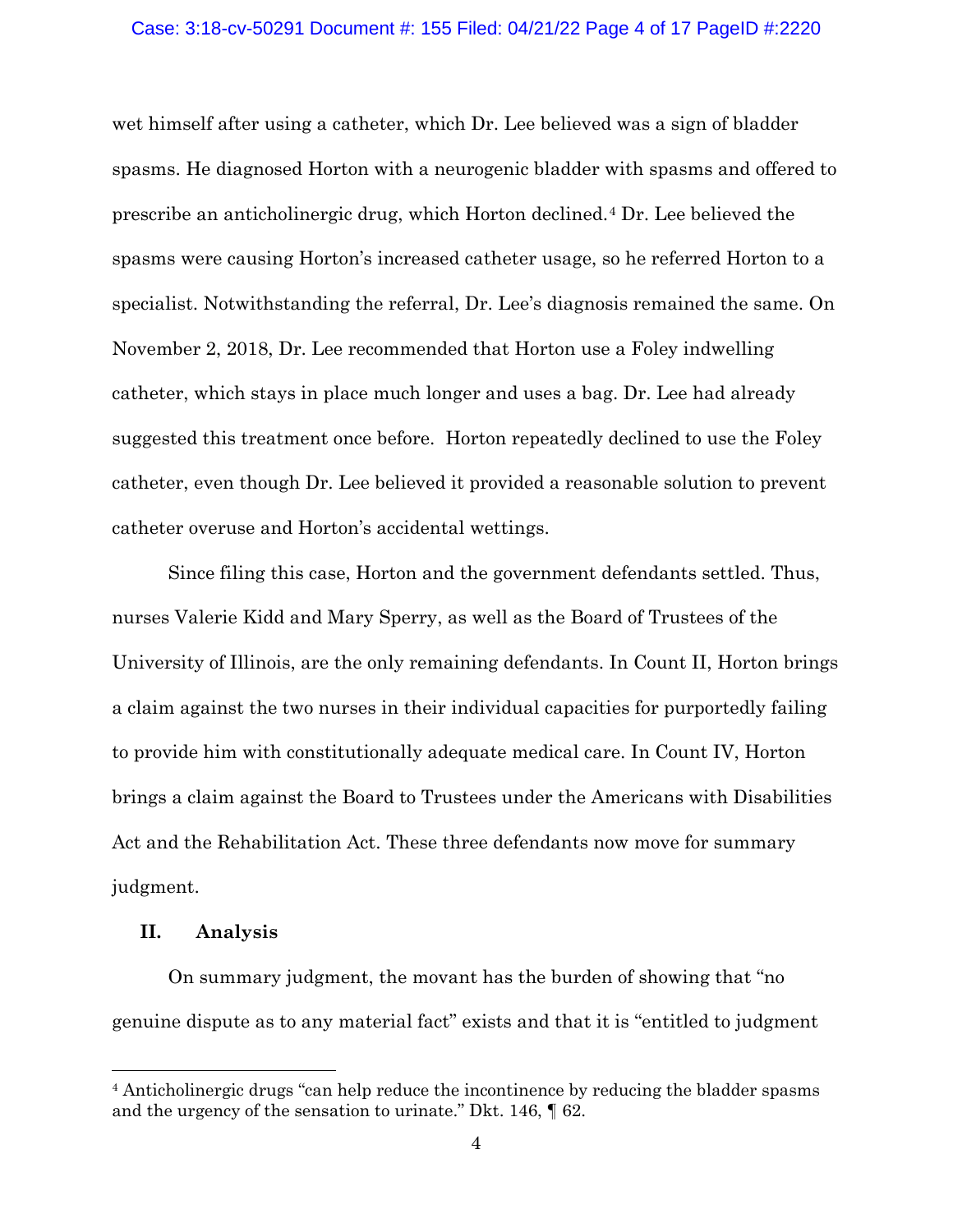as a matter of law." Fed. R. Civ. P. 56(a). Material facts are those that might affect the outcome of the suit. *Anderson v. Liberty Lobby Inc.*, 477 U.S. 242, 248 (1986). No "genuine" dispute exists if a court would be required to grant a Rule 50 motion at trial. *Id.* at 250–51. The Court must construe the "evidence and all reasonable inferences in favor of the party against whom the motion under consideration is made." *Rickher v. Home Depot, Inc.*, 535 F.3d 661, 664 (7th Cir. 2008). "Summary judgment is only warranted if, after doing so, [the Court] determine[s] that no jury could reasonably find in the nonmoving party's favor." *Blasius v. Angel Auto, Inc.*, 839 F.3d 639, 644 (7th Cir. 2016).

#### **A. Exhaustion**

Sperry and Kidd argue that they are entitled to summary judgment because Horton failed to first exhaust his administrative remedies. The Prison Litigation Reform Act (PLRA) requires exhaustion of available administrative remedies before filing suit: "No action shall be brought with respect to prison conditions . . . by a prisoner confined in any jail, prison, or other correctional facility until such administrative remedies as are available are exhausted." 42 U.S.C. § 1997e(a). Because Horton was detained in the Winnebago County Jail as a pretrial detainee, he must satisfy the PLRA's exhaustion requirement.5 Failure to exhaust is an affirmative defense, so defendants bear the burden of establishing that the plaintiff

<sup>5</sup> Under the PLRA, a prisoner is defined as "any person incarcerated *or detained* in any facility who is accused of, convicted of, sentenced for, or adjudicated delinquent for, violations of criminal law or the terms and conditions of parole, probation, pretrial release, or diversionary program." 42 U.S.C. § 1997e(h) (emphasis added). Thus, the plain text of the PLRA clarifies that it applies to pretrial detainees.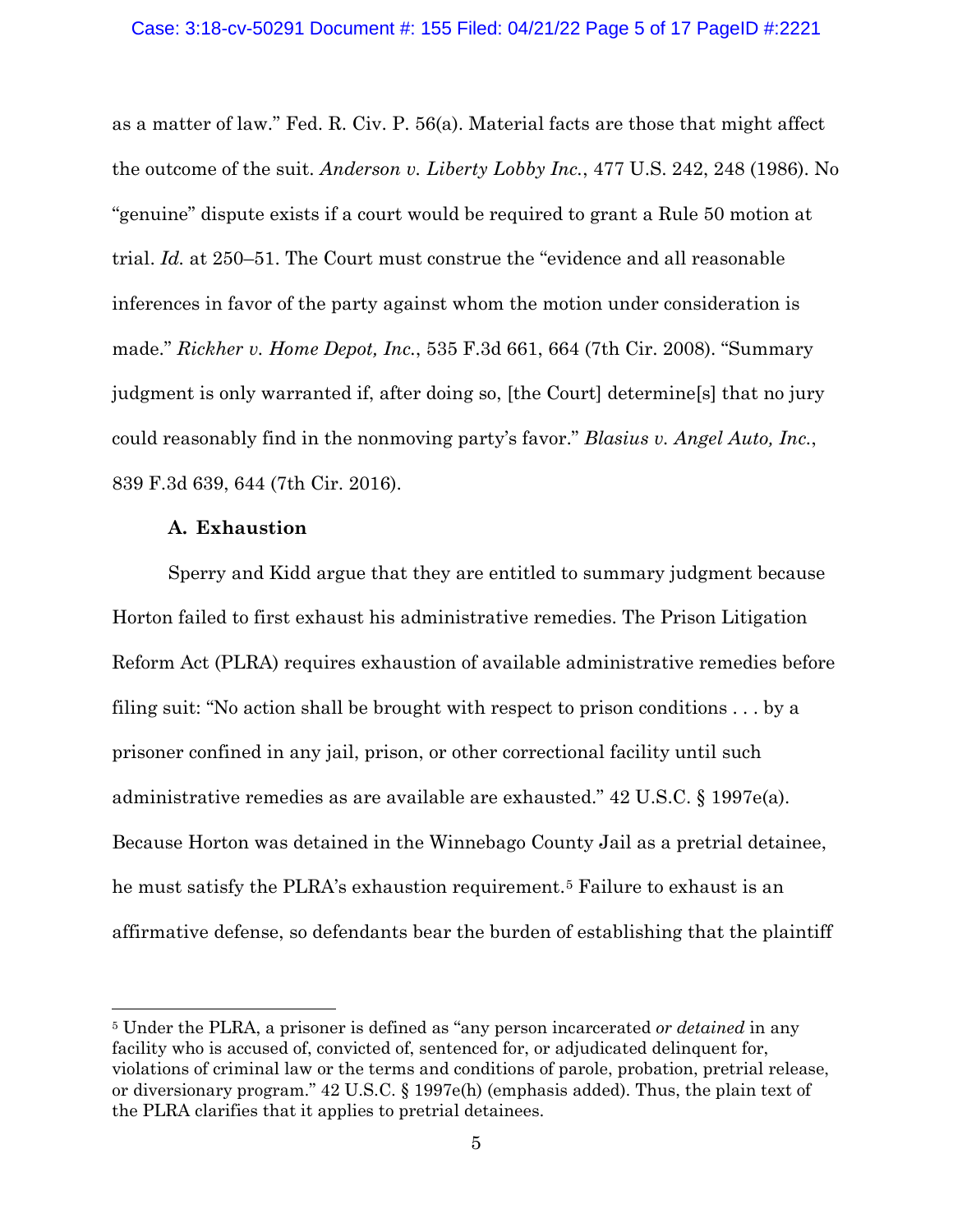#### Case: 3:18-cv-50291 Document #: 155 Filed: 04/21/22 Page 6 of 17 PageID #:2222

did not exhausted available administrative remedies. *Pyles v. Nwaobasi*, 829 F.3d 860, 864 (7th Cir. 2016).

"Proper exhaustion demands compliance with an agency's deadlines and other critical procedural rules because no adjudicative system can function effectively without imposing some orderly structure on the course of its proceedings." *Crouch v. Brown*, 27 F.4th 1315, 1320 (7th Cir. 2022) (quoting *Woodford v. Ngo*, 548 U.S. 81, 90–91 (2006)). And detainees must strictly comply with the exhaustion process. *Id.* (quoting *Dole v. Chandler*, 438 F.3d 804, 809 (7th Cir. 2006)). But detainees need not exhaust remedies that are effectively unavailable, (e.g., when those remedies "operate[] as a simple dead end—with officers unable or consistently unwilling to provide any relief to aggrieved inmates"). *Id.* (quoting *Ross v. Blake*, 578 U.S. 632, 643 (2016)). The procedures necessary to exhaust administrative remedies are not found in the PLRA. Rather, the detainee must follow the procedures established by the jail itself. *Jones v. Bock*, 549 U.S. 199, 218 (2007) ("The level of detail necessary in a grievance to comply with the grievance procedures will vary from system to system and claim to claim, but it is the prison's requirements, and not the PLRA, that define the boundaries of proper exhaustion."). And though each step in the process must be followed, the jail cannot require detainees to include information not required in the procedures. *See id.* ("As MDOC's procedures make no mention of naming particular officials, the Sixth Circuit's rule imposing such a prerequisite to proper exhaustion is unwarranted.");

6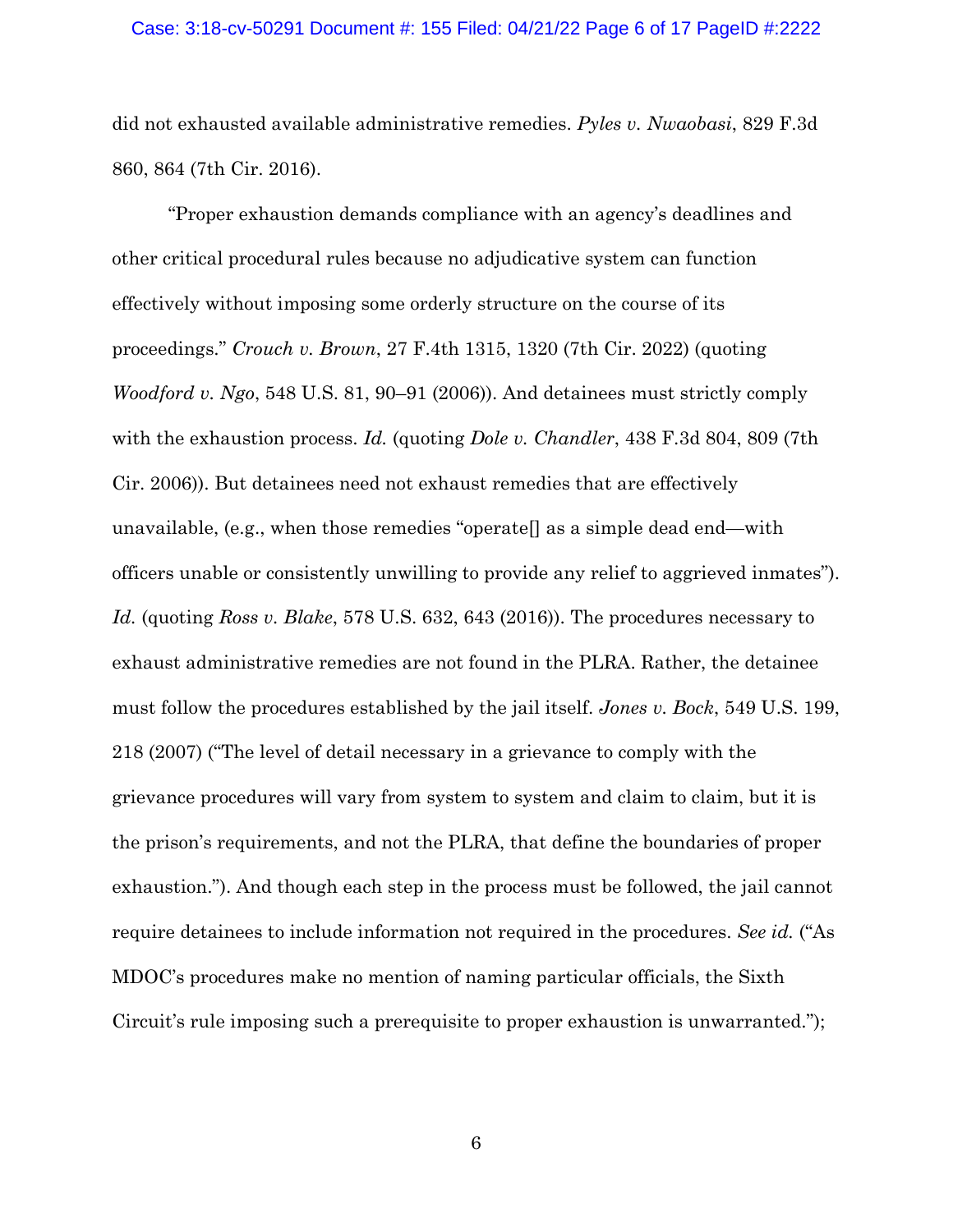*Ford v. Johnson*, 362 F.3d 395, 397 (7th Cir. 2004) (requiring adherence to every step "prescribed by the prison's grievance system").

Detainees at the jail are informed about the procedure for filing grievances during the intake process. The process is also detailed in the inmate handbook. In April 2012, the jail moved to a computerized system that allowed inmates and detainees to file grievances and appeals electronically through kiosks located in each pod. Later (and during the relevant period), the jail issued the inmates and detainees tablets on which they could submit grievances and appeals, as well as view the grievance procedure in the handbook. The jail also periodically displayed the grievance procedure on televisions screens in each pod. Furthermore, once submitted, the grievances and appeals were automatically entered into the computer system, which does not permit deletion by anyone at the jail. When detainees have a complaint regarding the conditions of their confinement, including medical care, they first attempt to resolve those complaints informally. If that doesn't solve the problem, then the detainees file a grievance on the kiosk or their tablet. If the response to the grievance doesn't adequately solve the problem, then the detainees may appeal the decision using their tablets.

Horton undisputedly filed a multitude of grievance. When faced with an adverse response, he sometimes appealed. Other times, he didn't. Horton named nurses Sperry and Kidd in several of those grievances. They argue, however, that although Horton was fully aware of how the grievance process worked, he never appealed any grievances related to their conduct, though he did appeal other

7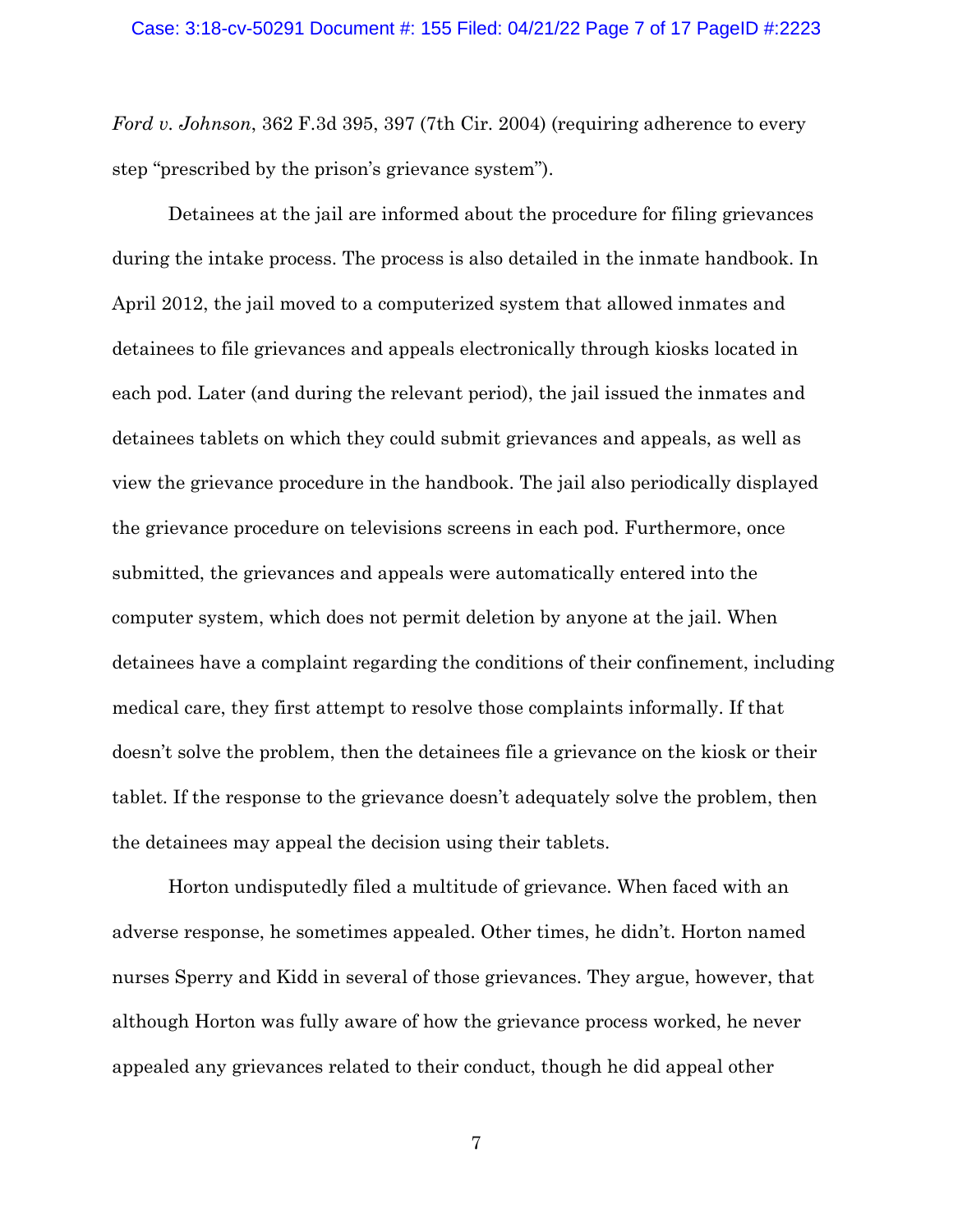#### Case: 3:18-cv-50291 Document #: 155 Filed: 04/21/22 Page 8 of 17 PageID #:2224

adverse decisions not related to the nurses' conduct.6 Dkt. 139, at 9–10. In response, Horton summarily argues that the Court should not strictly enforce the exhaustion requirement because (1) he did file and appeal grievance 6927, which generally complained about the actions of the medical staff throughout his time at the jail; and (2) his attempts at appeal were frustrated by "issues with the system." Dkt. 145, at 21.

The Court need not consider Horton's second argument because his appeal of grievance 6927 (as well as other earlier general grievances) properly exhausted his administrative remedies. In reply, Sperry and Kidd cite *Roberts v. Neal*, 745 F.3d 232, 235–36 (7th Cir. 2014) for the proposition that Horton was required to name them in his grievance. On their theory, he can only invoke the grievances in which he personally named them, and because he didn't appeal those grievances, he did not exhaust his available remedies. The argument misses the mark, however, because that case involved the administrative procedure used by the Illinois Department of Corrections and not the Winnebago County Jail. *Id.* at 235. In *Jones v. Bock*, the Supreme Court struck down a rule in the Sixth Circuit that required the inmate or detainee to have specifically named a defendant in the grievance. 549 U.S. 199, 217 (2007). The Court explained that the prison's grievance procedure did not require inmates to name specific individuals, and the requirements to exhaust remedies will vary from facility to facility because each facility sets the procedure,

<sup>6</sup> Defendants contend that Horton named Sperry in seven grievances: grievance numbers 672202, 673097, 677990, 686845, 686907, 687257, and 699252. They also contend that he named Kidd in seven grievances: grievance numbers 680286–88, 686907, 690510, 703228, and 2589. Dkt. 139, at 9.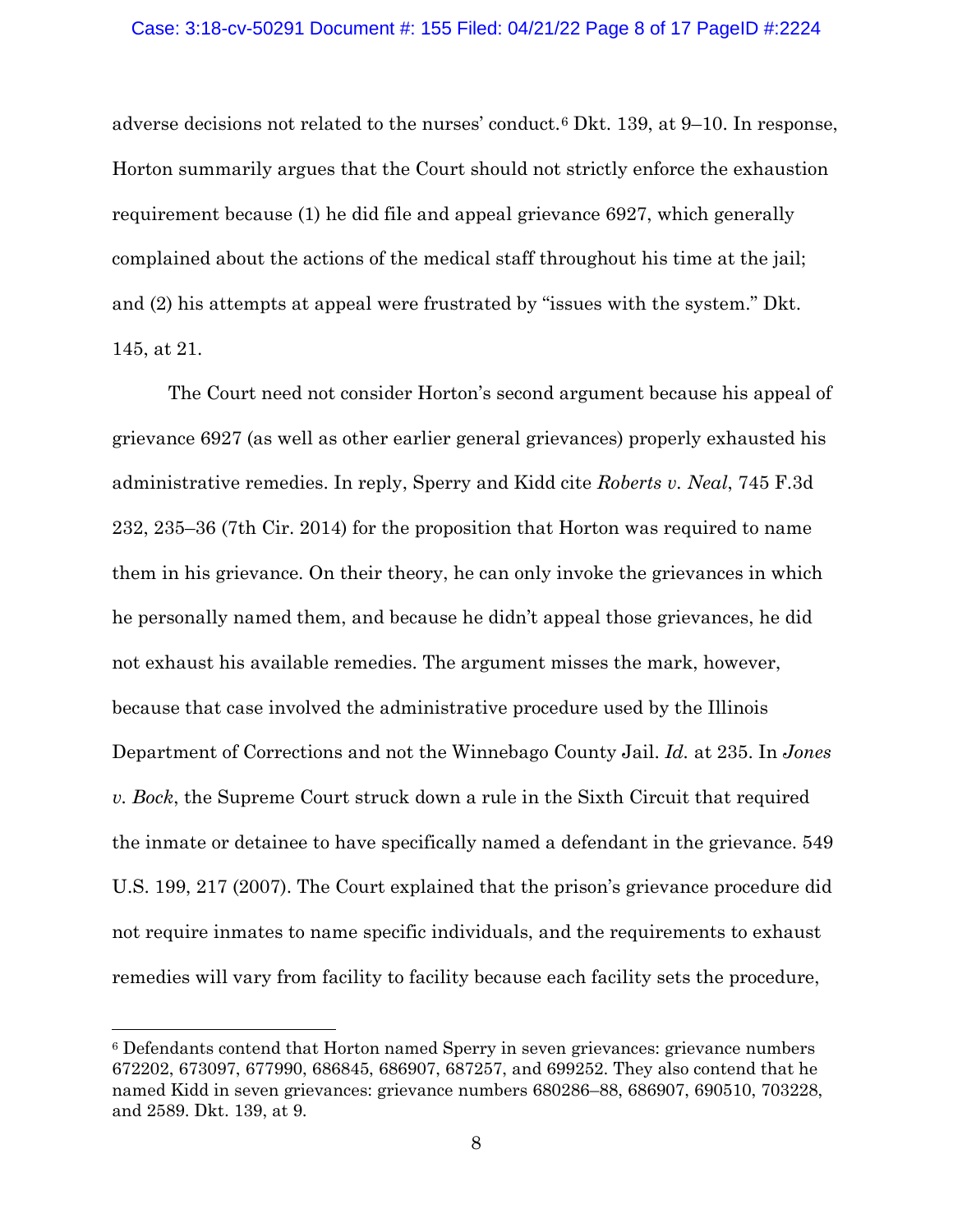## Case: 3:18-cv-50291 Document #: 155 Filed: 04/21/22 Page 9 of 17 PageID #:2225

not the PLRA. *Id.* at 218. And the Seventh Circuit, citing *Jones v. Bock*, recently reiterated this rule that prisoners are only required to cite specific names if the facility's procedures require it. *Henry v. Deshler*, No. 20-2185, 2021 U.S. App. LEXIS 20225, at \*5–6 (7th Cir. July 8, 2021).

In this case, the Winnebago County Jail's procedures do not require detainees to specifically name anyone. The procedure merely requires that prisoners first seek to resolve the matter informally, then file a grievance using the kiosk or tablet, and then appeal any adverse decision. Dkt. 140-7, ¶ 12. And although Sperry and Kidd never attached the full text of the grievance process, it can be found in the detainee handbook on the Winnebago County Sheriff's Department official webpage. The inmate handbook indicates that inmates are expected to include "a thorough explanation of the problem and relief sought," but the procedure does not require specific names. Winnebago County Sheriff's Office Corrections Bureau, *Inmate Handbook*, https://winnebagosheriff.com/file library/file-13-

05fda6405c3b592.01838449.pdf; *see also Denius v. Dunlap*, 330 F.3d 919, 926 (7th Cir. 2003) (judicial notice of official government websites is proper).7

Horton filed grievance 6927 on March 30, 2019, complaining that he was not being given enough catheters. He complained that this caused him to urinate on

<sup>7</sup> Though the version of the inmate handbook on the Winnebago County Sheriff's Department webpage was revised in 2020, the relevant section has not changed. *See Marks v. Aramark Inc.*, No. 18-cv-50232, 2019 U.S. Dist. LEXIS 229256, at 3 (N.D. Ill. Nov. 27, 2019) (report and recommendation adopted by 2020 U.S. Dist. LEXIS 40142 (N.D. Ill. Mar. 9, 2020)). Nor has the jail's prior procedures required inmates to include names. *See Schaefer v. Spates*, No. 16-cv-50377, 2018 U.S. Dist. LEXIS 68757, at \*4 (N.D. Ill. Mar. 19, 2018) (report and recommendation adopted by 2018 U.S. Dist. LEXIS 68212 (N.D. Ill. April 24, 2018)).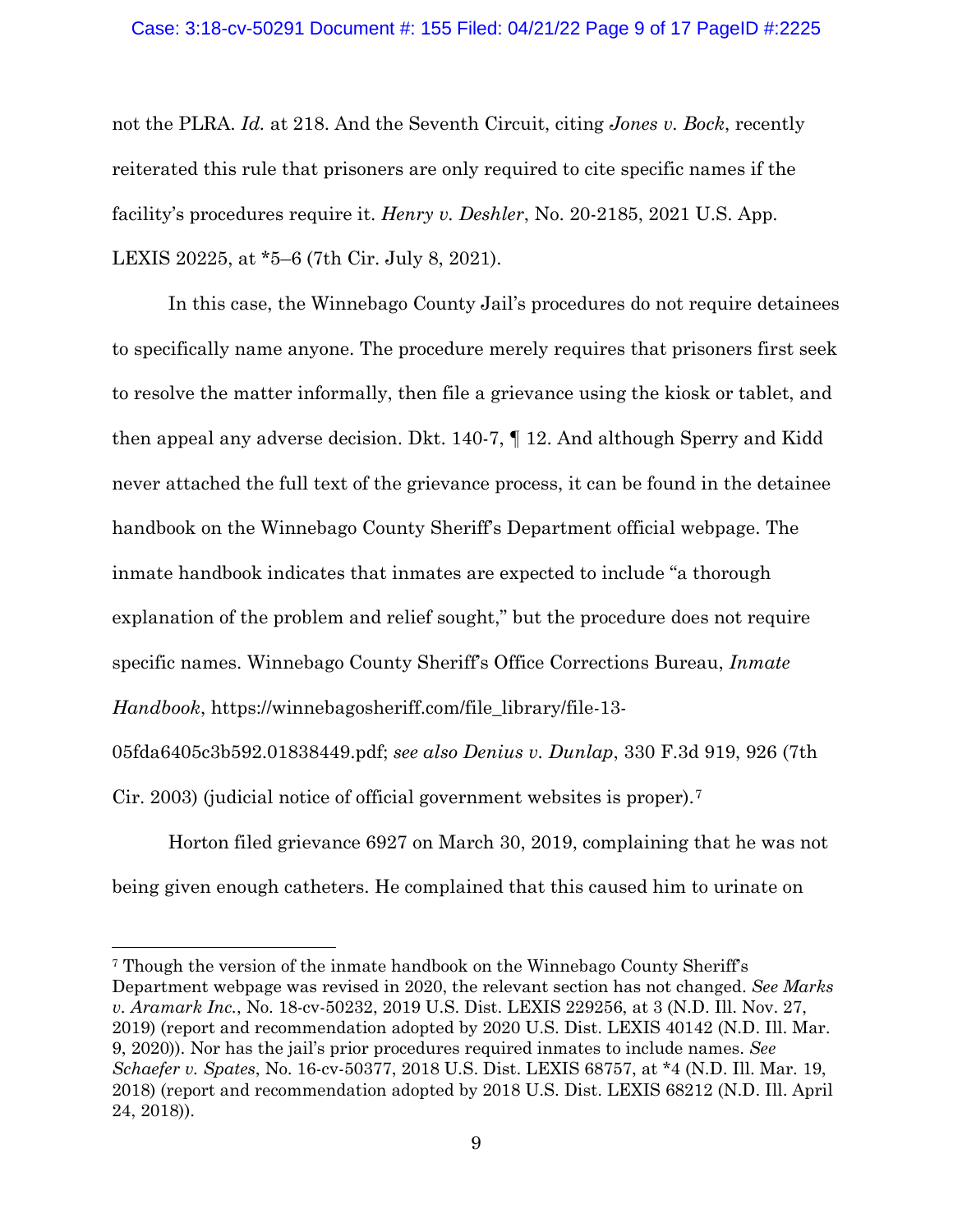## Case: 3:18-cv-50291 Document #: 155 Filed: 04/21/22 Page 10 of 17 PageID #:2226

himself, that he wasn't always given fresh pants to wear, and that it caused embarrassment. Dkt. 140-8, at 14. That grievance was appealed and denied because staff believed they were giving him enough catheters. *Id.* Thus, Horton exhausted his administrative remedies by following the jail's procedure and placing it on notice of the complaint. And regardless of whether Horton named specific people in grievance 6927, the jail responded to the merits of the grievance, thereby negating the need to name names. *Maddox v. Love*, 655 F.3d 709, 722 (7th Cir. 2011).

## **B. Fourteenth Amendment**

In Count II, Horton sues nurses Sperry and Kidd under 42 U.S.C. § 1983. Because he was a pretrial detainee and not an inmate, his claim for inadequate medical care arises under the Fourteenth Amendment. *Williams v. Ortiz*, 937 F.3d 936, 942 (7th Cir. 2019). Under the Fourteenth Amendment, pretrial detainees must show that the challenged conduct was "objectively unreasonable." *Id.* That presents a two-part test.8 First, the court must consider whether the defendants acted purposely, knowingly, or recklessly. *McCann v. Ogle County*, 909 F.3d 881, 886 (7th Cir. 2018) But negligence, or even gross negligence, is not enough to satisfy this requirement. *Id.*; *see also Kemp v. Fulton County*, 27 F.4th 491, 495–96 (7th Cir. 2022) (reiterating that negligence is not enough). Second, the court looks at the totality of the circumstances and considers whether the challenged conduct was

<sup>&</sup>lt;sup>8</sup> Though some view this as a three-part test that first addresses whether the plaintiff suffers a serious medical condition, *see Hardeman v. Curran*, 933 F.3d 816, 827 (7th Cir. 2019) (Sykes J., concurring), binding precedent includes only two elements. *See Pittman v. County of Madison*, 970 F.3d 823, 827 (7th Cir. 2020); *James v. Hale*, 959 F.3d 307, 318 (7th Cir. 2020); *Turner v. Paul*, 953 F.3d 1011, 1015 (7th Cir. 2020); *McCann*, 909 F.3d at 886.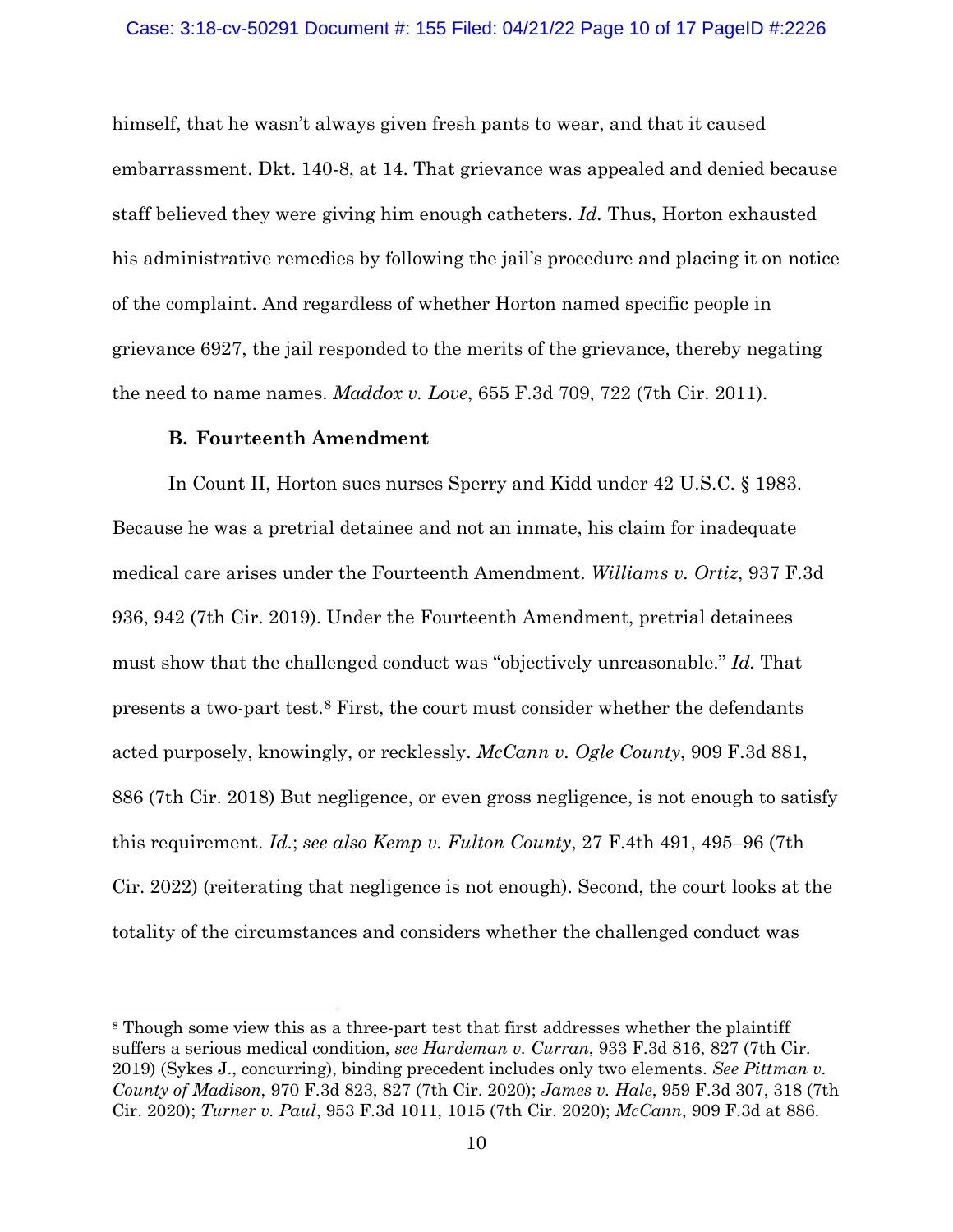objectively reasonable. *McCann*, 909F.3d at 886; *Williams*, 937 F.3d at 942–43. Horton cannot establish the second or third elements.9

Nothing in the record establishes that Sperry and Kidd purposely, knowingly, or recklessly deprived Horton of a sufficient number of catheters. Instead, they denied his request for new catheters because they believed he had enough, based on the medical opinions that he should be using one catheter every four to six hours. Similarly, in *McCann v. Ogle County*, the Seventh Circuit held that a nurse had not acted purposely, knowingly, or reckless by administering dangerous doses of methadone. 909 F.3d 881, 886–87 (7th Cir. 2018). In that case, the nurse had administered the doses based on the doctor's orders. Although her actions were intentional and deliberate, the court explained that "nothing shows that she foresaw or ignored the potential consequences of her actions—McCann's dying from the over-prescription of methadone." *Id.* at 887. The same is true in this case. Nothing indicates that Sperry and Kidd foresaw or ignored the potential consequences of their actions. Indeed, the record indicates that they believed the overuse of catheters was medically inappropriate.

<sup>9</sup> Beyond the objectively unreasonable standard, Sperry and Kidd argue that Horton has not established that they were personally involved in any constitutional violation or that their conduct caused any constitutional injury. Dkt. 139, at 11, 19. Indeed, both are requirements of Horton's individual capacity suit. *Hoffman v. Knoebel*, 894 F.3d 836, 841 (7th Cir. 2018) ("In other words, the official's act must both be the cause-in-fact of the injury and its proximate cause."); *Minix v. Canarecci*, 597 F.3d 824, 833 (7th Cir. 2010) (personal involvement required for individual capacity § 1983 suits); *Grieveson v. Anderson*, 538 F.3d 763, 778 (7th Cir. 2008) (same). The Court need not address these arguments, however, because Horton's claim must fail regardless.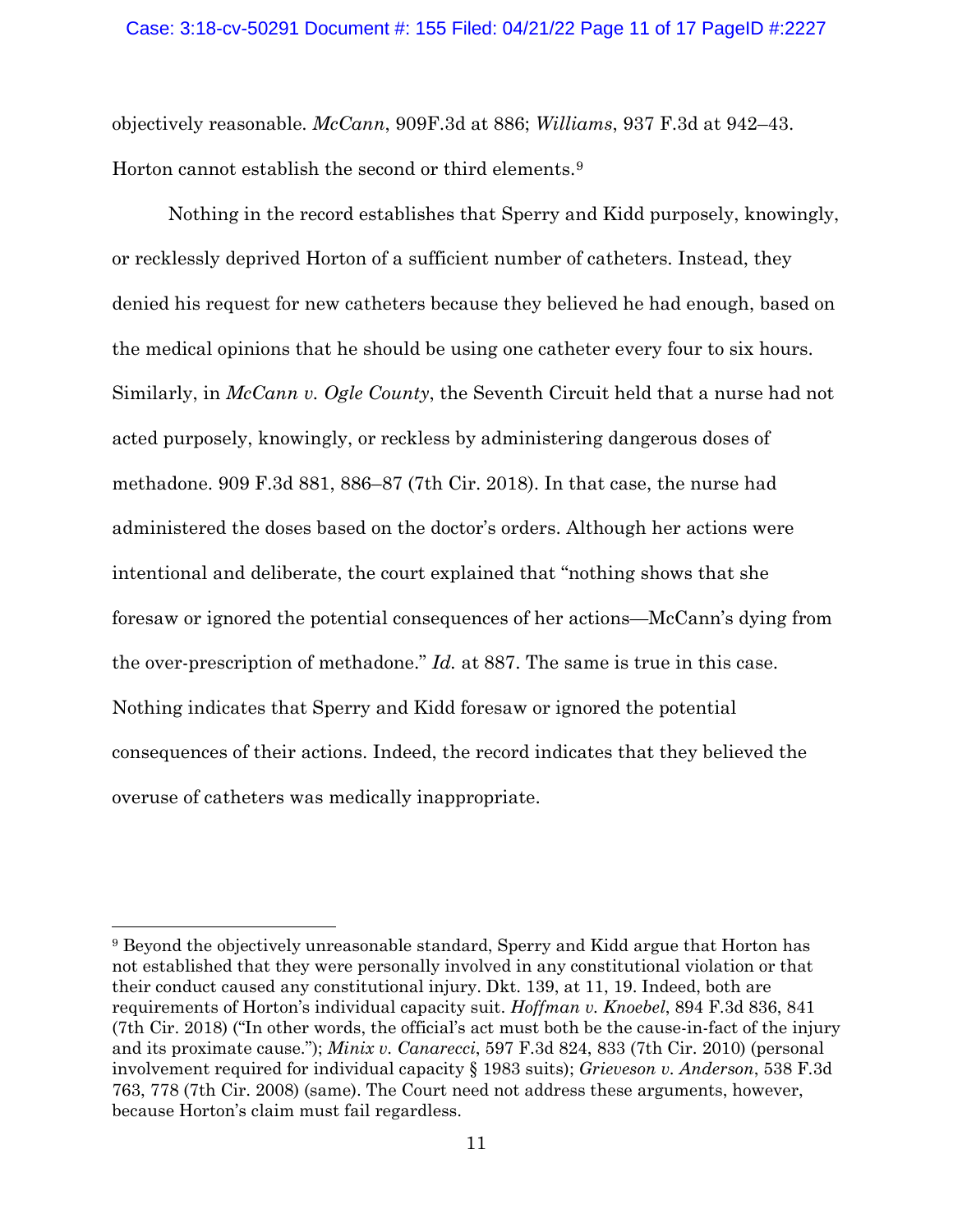Next, Sperry's and Kidd's conduct was objectively reasonable. Objective reasonableness "turns on the facts and circumstances of each particular case." *Mays v. Dart*, 974 F.3d 810, 819 (7th Cir. 2020). Sperry and Kidd had a multitude of duties and other inmates that had their own medical needs. Sperry and Kidd needed to allocate their time among all their patients, and sometimes that meant they would be busy conducting medical pass and medication distribution and would not be available to bring fresh catheters to Horton on a moment's notice. Dkt. 146, ¶ 53. So, they repeatedly told him to ask for new ones when they were in the pod and before he ran out. *E.g.*, *id.* ¶ 35. And the jail attempted to ease any difficulty in juggling the needs of all inmates by keeping some spare catheters in the pod officers' desk.10 When Sperry and Kidd were asked for additional catheters, they appear to have brought new catheters as soon as they could, at least when they believed that Horton needed them.11 Horton's belief that he should have received new catheters immediately any time he requested them does not account for the circumstances Sperry and Kidd faced as well as the medical opinions. So, Horton's grievance was denied because he had already been issued the safe number of catheters.12 Sperry and Kidd believed that any more would amount to overuse,

<sup>11</sup> *See* dkt. 140-9, at 12 (discussing that when Horton requested catheters, the nurse would look to see how many he had left before weighing whether she needed to get one immediately or whether she could attend to her other duties first).

<sup>&</sup>lt;sup>10</sup> Dkt. 140-10, at 13 (discussing that nurses can't always get back to the cell immediately and keeping spare catheters in the pod officers' desk eased the burden).

 $12$  For example, in grievance 2589, Horton complains that he asked Kidd for a new catheter at 8 p.m. and that she refused to give him any additional catheters because he had two in reserve. The response to the grievance explained that if he had two in reserve then he did not need any additional catheters because he should only be using one every four to six hours. Dkt. 140-8, at 6.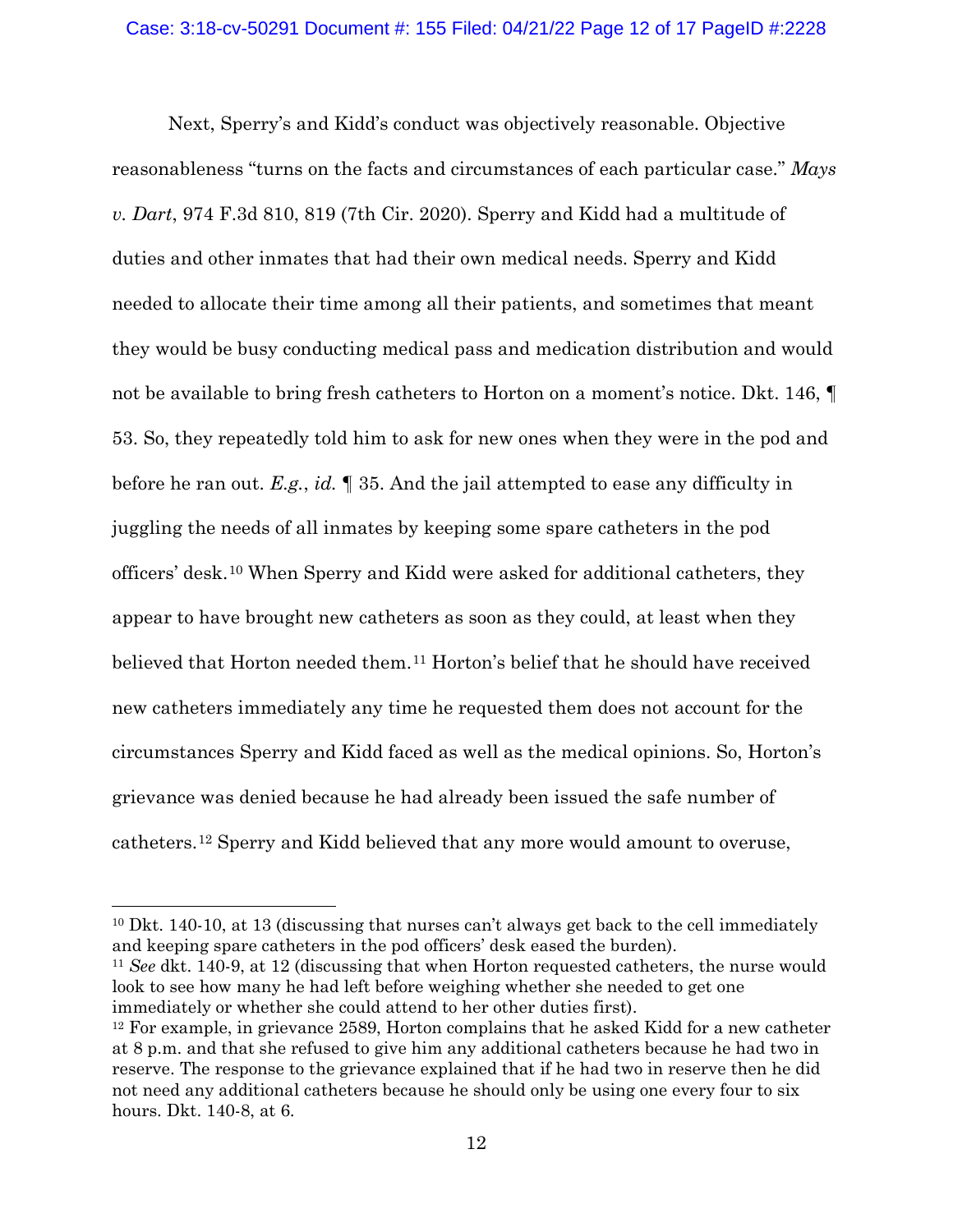## Case: 3:18-cv-50291 Document #: 155 Filed: 04/21/22 Page 13 of 17 PageID #:2229

which the nurses viewed as medically inappropriate—a belief supported by the unrebutted medical opinion of Dr. Lee.<sup>13</sup> Dkt. 140-11,  $\P\P$  10-11 (explaining that bleeding and increased risk of infection are concerns presented by patients overusing catheters).

Therefore, because Horton cannot establish either the second or the third element of the objectively unreasonable test, Nurse Sperry and Nurse Kidd are entitled to judgment as a matter of law.

## **C. Americans with Disabilities Act and the Rehabilitation Act**

Horton brings claims under the Americans with Disabilities Act (ADA) and the Rehabilitation Act (RA) against the Board of Trustees of the University of Illinois. The ADA provides that "no qualified individual with a disability shall, by reason of such disability, be excluded from participation in or be denied the benefits of the services, programs, or activities of a public entity, or be subjected to discrimination by any such entity." 42 U.S.C. § 12132. The RA similarly prohibits discrimination in programs receiving federal funding: "No otherwise qualified individual with a disability . . . shall, solely by reason of her or his disability, be excluded from the participation in, be denied the benefits of, or be subjected to discrimination under any program or activity receiving Federal financial assistance

<sup>&</sup>lt;sup>13</sup> Other times, he had problems getting a catheter because he refused to get out of bed for medical pass to request them. *E.g.*, Dkt. 140-5, at 4 ("Inmate was unable to request a catheter from the nurse due to not getting out of bed."). Even in the cited incident, the nurse later came back to the pod and brought him catheters even though he refused to properly request them during medical pass. *Id.*; *see also id.* at 5 ("Horton requested catheters after the nurse had just left the pod. He knew that she was coming over for him and chose to not ask for them before she came over, he waited until she left to ask for them. Medical was advised.").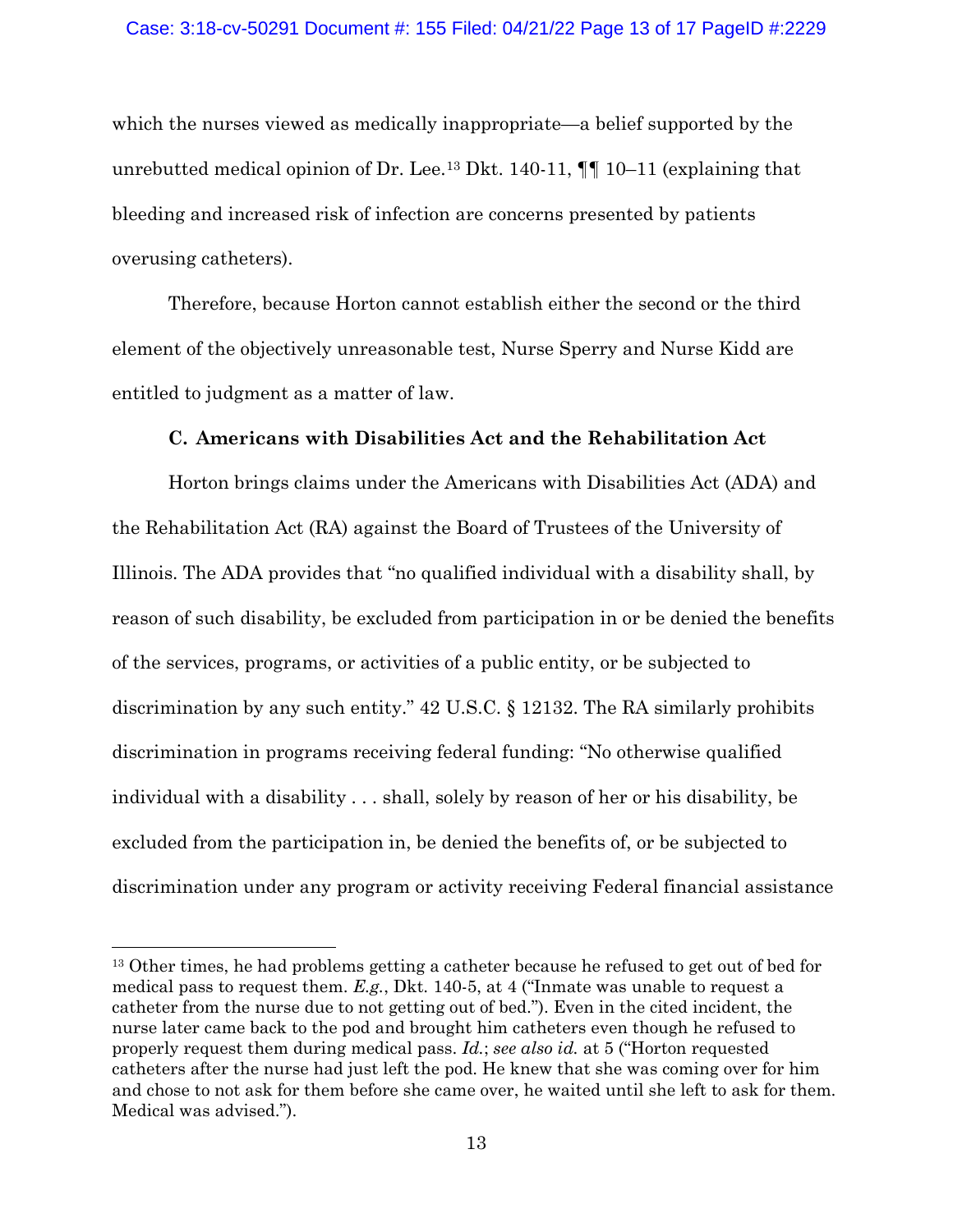or under any program or activity conducted by any Executive agency or by the United States Postal Service." 29 U.S.C. § 794.

To prove a claim under the ADA and RA, a plaintiff must establish (1) that the plaintiff is a qualified individual with a disability (2) that the plaintiff was denied the benefits of the services, programs, or activities of the defendant public entity, and (3) that exclusion occurred because of the disability. *Wagoner v. Lemmon*, 778 F.3d 586, 592 (7th Cir. 2015). This test applies to claims under both the ADA and the RA, with one exception: the RA requires a higher showing of causation. The plain text of the RA requires that the discrimination occur *solely* because of the disability, while the ADA "requires only that the plaintiff's disability be *a* reason for the challenged action." *Conners v. Wilkie*, 984 F.3d 1255, 1260 (7th Cir. 2021) (emphasis in original). Furthermore, these statutes do not provide a remedy for medical malpractice. *Bryant v. Madigan*, 84 F.3d 246, 249 (7th Cir. 1996).

The Board of Trustees moves for summary judgment on two theories: (1) sovereign immunity, and (2) causation. Dkt. 139, at 33–34. Because the evidence does not establish any causal connection, however, the Court need not address the question of whether the Eleventh Amendment protects the Board of Trustees under these circumstances. Indeed, because the RA requires sole causation, rather than merely partial causation, establishing a lack of causation under the ADA necessarily defeats causation under the RA.

14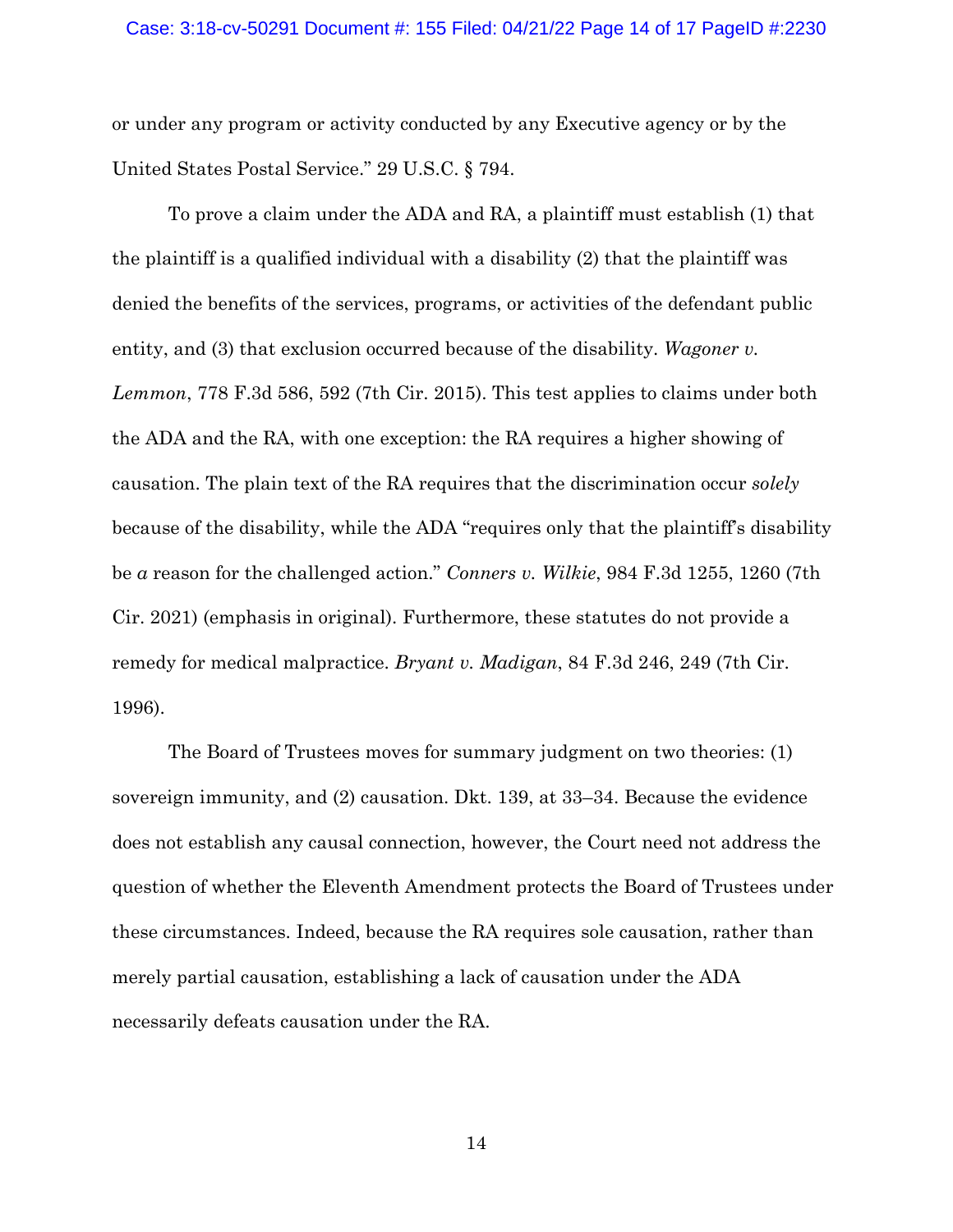## Case: 3:18-cv-50291 Document #: 155 Filed: 04/21/22 Page 15 of 17 PageID #:2231

The Board of Trustees argues that Horton has not supplied any evidence that he was deprived access to catheters based on his disability. Dkt. 139, at 35. The Board of Trustees further argues that any limitation on Horton's access to singleuse catheters was a medical decision, and thus not a decision based on discrimination. *Id.* at 35–36. Horton responds by asserting that his new facility handles catheter disbursement differently and that the jail's "haphazard, ad hoc system" often meant that Horton was left without access to basic restroom needs. Dkt. 145, at 14. Horton's argument effectively amounts to a contention that because the system in place sometimes led to Horton being without a fresh catheter, the evidence is sufficient to allow the question of causation to reach a jury. *Id.* at 14–19 ("Plaintiff's bathroom use was heavily scrutinized, monitored, and disrupted by the Defendant in ways that were not done for able-bodied detainees.").

Horton's argument in response misses the mark for two reasons. First, the claim before the Court is against the medical provider; Horton already settled his claims against the jail and its staff. And the evidence shows that the jail, not the medical provider, was responsible for the decision to keep catheters in pod officers' desk rather than to allow Horton to keep them all in his cell. The record contains no evidence that this allegedly "haphazard, ad hoc system" was implemented by the Board of Trustees.14

<sup>&</sup>lt;sup>14</sup> The nurses were responsible for bringing catheters to the pod officer's desk, but Captain Owens instructed the officers to keep catheters in the desk to accommodate Horton's needs in a more timely manner. Dkt. 146, ¶ 84. Nurse Valerie Lewis Kidd testified that corrections staff were responsible for deciding how many catheters an inmate could keep in his cell, not medical staff. Dkt. 140-9, at 10. And Captain Owens testified that corrections staff did not have a specific limit on how many catheters Horton could keep in his cell. Dkt.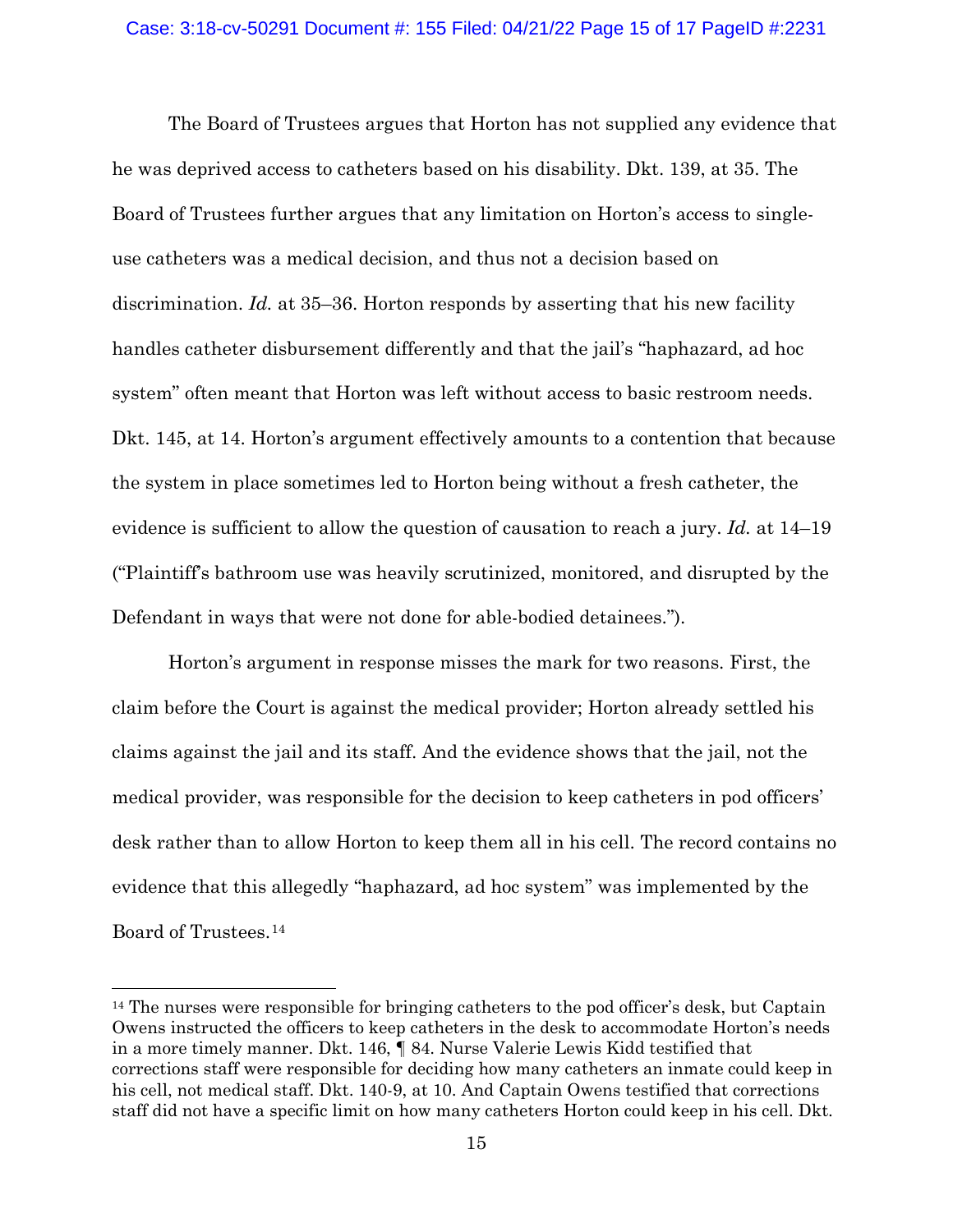#### Case: 3:18-cv-50291 Document #: 155 Filed: 04/21/22 Page 16 of 17 PageID #:2232

Second, the evidence also establishes that the nurses routinely informed Horton that he should not be using catheters as frequently. When he submitted grievances complaining that they didn't bring him a new catheter quickly enough, the medical staff often reminded him not to use them more than once every four to six hours.15 Indeed, Dr. Lee testified that frequently using catheters in the way Horton could cause negative medical consequences. Dkt. 146, ¶ 68. Dr. Lee offered Horton the option of a more permanent catheter solution that would obviate the need for single-use catheters. But Horton refused the treatment. *Id.* ¶ 66. Dr. Lee also offered Horton a medication that would lessen his need for such frequent urination. Horton again declined the offered treatment. *Id.* ¶¶ 61–62.

The record contains no evidence that the medical staff failed to supply Horton with enough catheters because of his disability. On the contrary, the evidence shows that Horton needed single-use catheters because he declined the indwelling catheter, and he refused the medication Dr. Lee prescribed. The record also shows that the nursing staff provided Horton with a significant number of catheters, but sometimes declined his request for more *because* of the medical opinion that he

<sup>140-10,</sup> at 41–42. He further explained that the reason for keeping extra catheters at the pod officers' desk was out of frustration by the nursing staff that they couldn't keep Horton happy because they had other duties to attend to. So, extra catheters were kept at the pod officers' desk to help alleviate the burden on the nursing staff. *Id.* at 13–14. <sup>15</sup> *E.g.*, Grievances 1992, 1995, 2589, and 7257. Dkt. 140-8. And Horton admitted in his deposition that the medical staff had told him this since the beginning. Dkt. 140-1, at 10 ("They have been using 'four to six hours' since day one, from the first day I got shot."); Dkt. 140-2, at 20 ("Q. And I don't want to go through every single instance where this is in the records, but she indicated that you are supposed to catheterize yourself every four to six hours. Is that something that they would tell you from time to time? A. Yes. She told me that all the time. Q. She told you that all the time. A. Yes, and other nurses and whoever else respond to grievances, they told me that numerous times.").